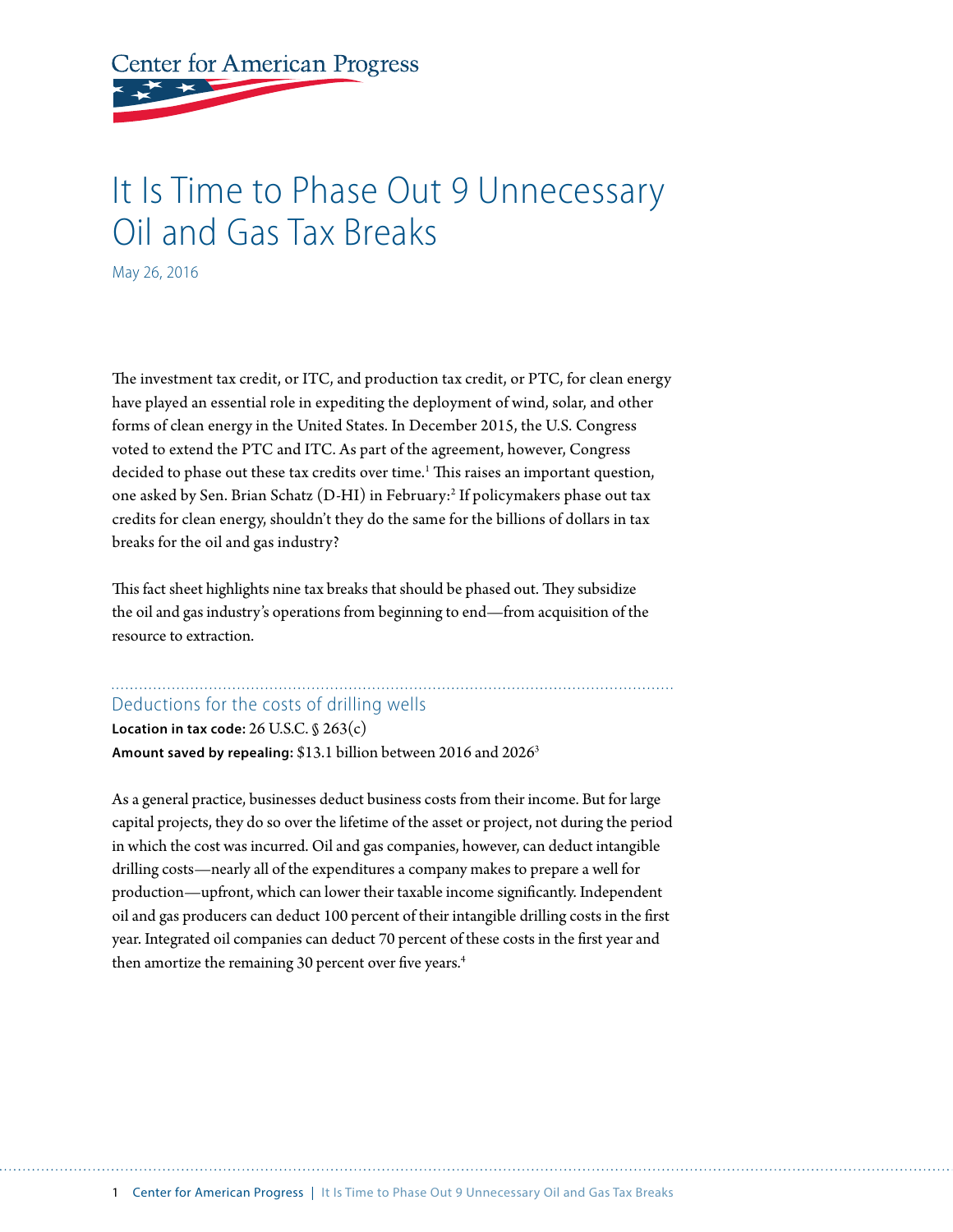Domestic manufacturing deduction for oil and gas production

**Location in tax code:** 26 U.S.C. § 199 **Amount saved by repealing:** \$10.9 billion between 2016 and 2026

In 2004, Congress passed the American Jobs Creation Act, which included a tax deduction designed to incentivize domestic manufacturing in the United States and keep certain industries from moving abroad.5 Oil and gas producers can deduct 6 percent of taxable income derived from qualified domestic production activities.<sup>6</sup> This tax break is a handout to the industry as domestic oil and gas production—by definition—cannot move abroad.

### Deductions for the depletion of oil and gas deposits

**Location in tax code:**  $26$  U.S.C.  $\S$   $613A(c)(1)$ **Amount saved by repealing:** \$12.1 billion between 2016 and 2026

The tax code also allows certain oil and gas companies to recover costs associated with the depletion of the natural resource—the oil or gas deposit. The depletion allowance permits royalty owners and independent oil and gas producers to deduct 15 percent of the gross income from oil and gas produced from a well each year, rather than a deduction based on the actual exhaustion of the resource each year. Operators of low-producing marginal wells are permitted to deduct more than 15 percent—based on a statutory formula linked to the price of crude—and to deduct more than their net income from the property. These producers may be able to continue claiming the depletion deduction even after they have recovered the costs of acquiring and developing the property. This means that other taxpayers are effectively subsidizing their income.7

## Deductions for the depletion of oil shale deposits

**Location in tax code:** 26 U.S.C. § 613(b)(2)(B)

**Amount saved by repealing:** The U.S. Treasury would save \$840 million between 2016 and 2026 by repealing the depletion deduction for all hard mineral fossil fuels, of which oil shale is one. The amount applying to oil shale alone is unknown.

Oil shale<sup>8</sup>—located primarily in Utah and Colorado—is expensive to extract and process, is particularly harmful to the environment, and has yet to reach commercial scale in the United States.<sup>9</sup> Despite these drawbacks, companies engaged in oil shale exploration and development can claim a 15 percent depletion allowance on income generated from these activities. Consequently, taxpayers are subsidizing environmentally harmful projects that are not needed, given high-levels of oil production elsewhere in the United States.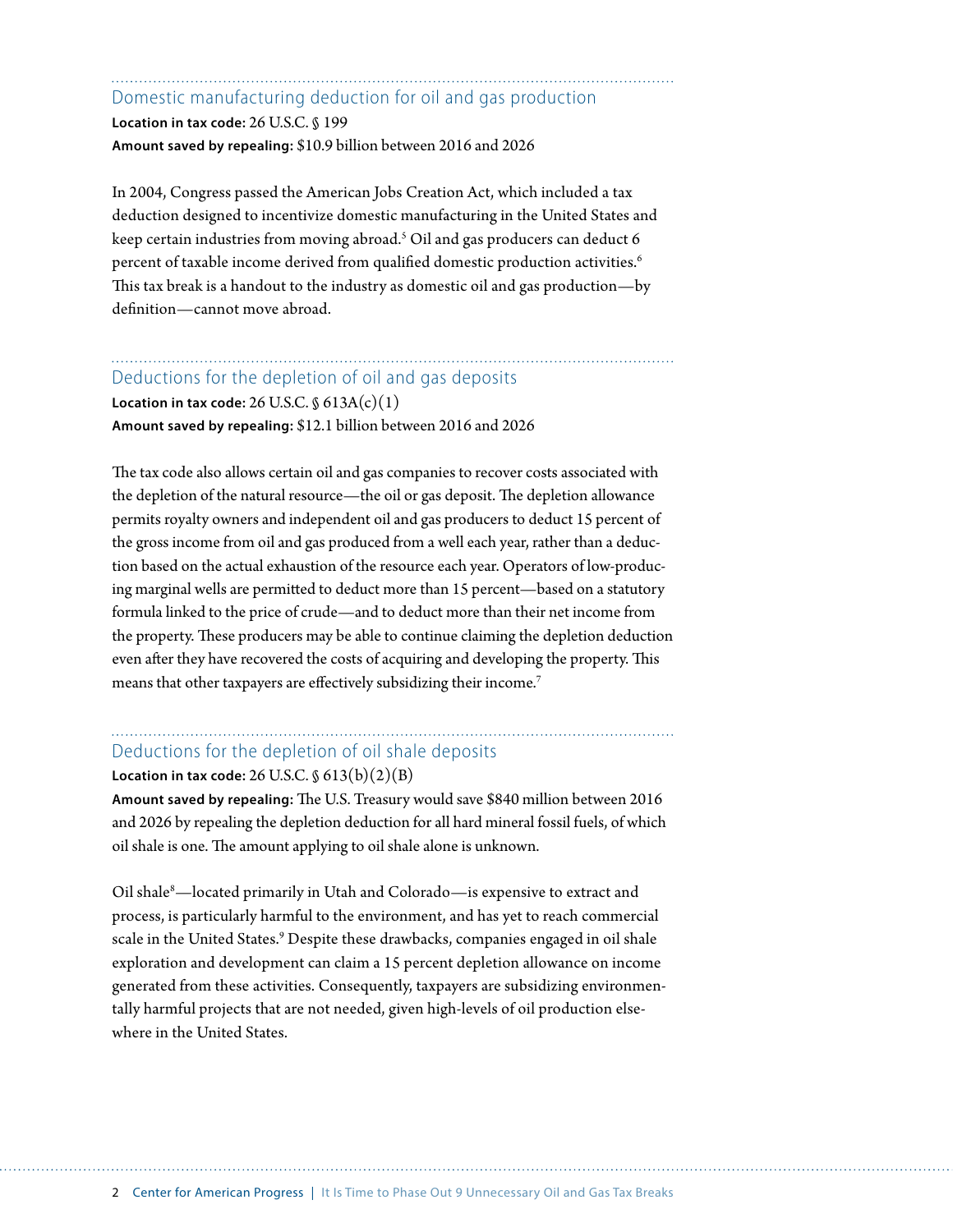## Deductions for the costs of oil shale exploration and development **Location in tax code:** 26 U.S.C. § 617

**Amount saved by repealing:** The U.S. Treasury would save \$768 million between 2016 and 2026 by repealing this tax preference for certain mining exploration expenditures, including expenditures for oil shale. The amount applying to oil shale alone is unknown.

This tax preference allows oil and gas companies to deduct the costs of exploring and developing new domestic oil shale fields in the same tax year that the costs were incurred, rather than when those expenditures actually generate income. This means that companies engaged in oil shale production can incur costs exploring for deposits and deduct those costs from other income, whether or not they ever generate income on the property. This transfers the risk from the company to the taxpayer.

#### Amortization of geological and geophysical expenditures

**Location in tax code:** 26 U.S.C. § 167(h) **Amount saved:** \$1.3 billion between 2016 and 202610

Oil and gas companies use geological and geophysical surveys in order to locate and assess potential mineral deposits. Rather than amortizing these expenses over the lifetime of the project, independent oil and gas producers are allowed to write off these expenses over two years, and large integrated oil and gas companies can use seven years.11 This lowers the companies' taxable income.

#### Deductions for tertiary injectants

**Location in tax code:** 26 U.S.C. § 193 **Amount saved by repealing:** \$100 million between 2016 and 2026

This tax deduction allows oil and gas companies to deduct the costs of using tertiary recovery methods, processes in which companies inject fluids and gases into older wells in order to recover additional oil. Companies can deduct the costs in the year they are incurred rather than when the expenditures generate income, thereby lowering their taxable income.<sup>12</sup>

### Exception to passive loss limitation for working interests in oil and natural gas properties

**Location in tax code:**  $26$  U.S.C.  $\frac{6}{5}$   $469(c)(3)$ **Amount saved by repealing:** \$310 million between 2016 and 2026

The passive loss limitation allows taxpayers to deduct losses from passive activities business activities in which a taxpayer has an economic interest but does not materially participate—against income from those activities. If the deductions exceed the passive income, the taxpayer must carry the remaining loss over to the next tax year. This rule is